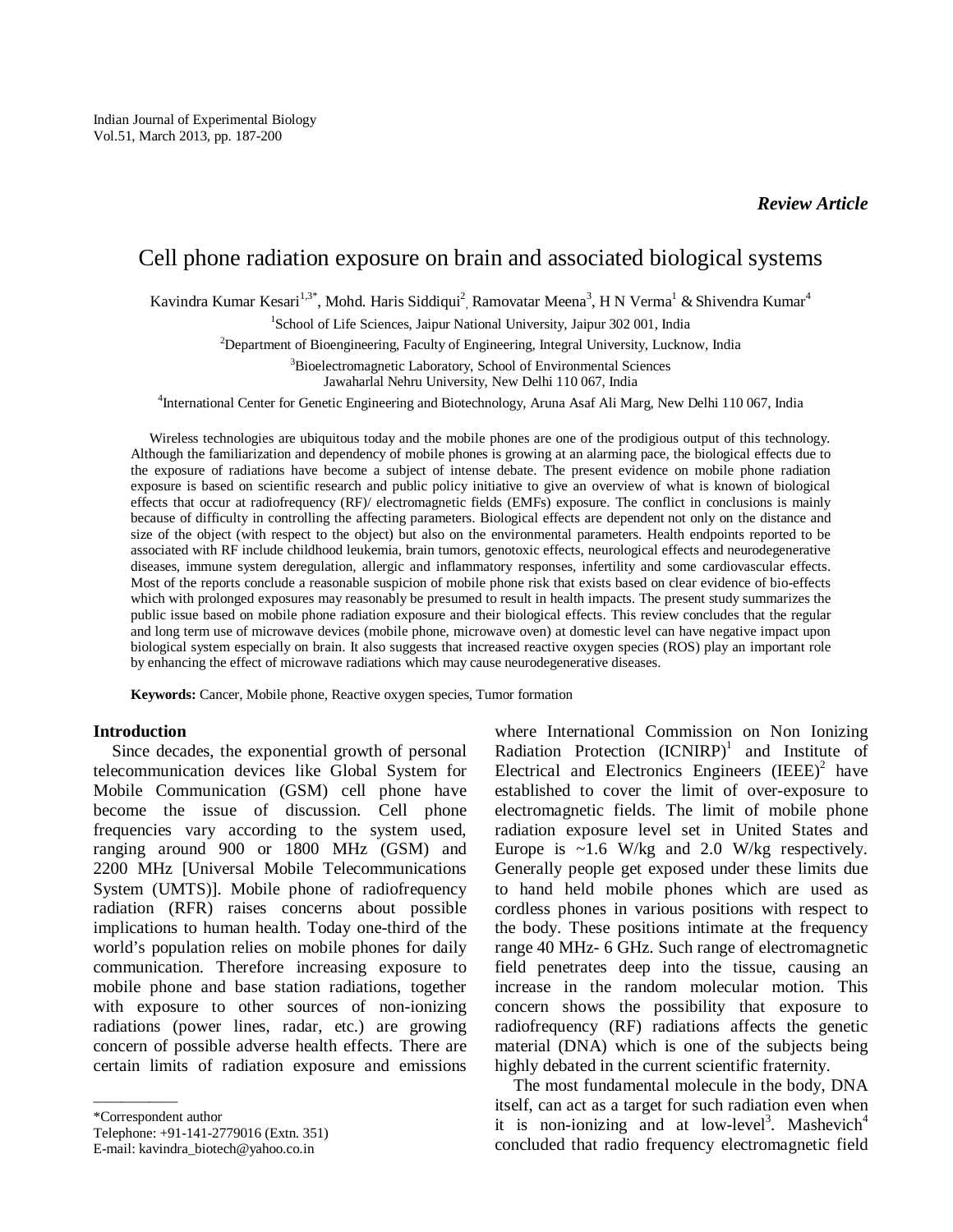(RF-EMF) from cell phone, at intensities similar to those emitted from contemporary cell phone, directly damages DNA. This is the same type of damage shown for UV and x-rays. Previous research with other types of EMF, not necessarily emitted by cell phone, indicated shape (conformation) changes in DNA<sup>5</sup> . Either strand breaks or conformational changes in DNA can result in the formation of damaged proteins in the body.

Any changes in DNA have a possible increase of cancer risk. Reason is that virtually the entire world is now being exposed with different sources and possible concern to DNA damage in somatic cells is often casually related to cancer. Great interest, therefore, was generated when a ubiquitous environmental exposure, power frequency electromagnetic radiation was first reported in 1979 to be a possible cause of brain cancer (and leukemia) in children<sup>6</sup>. Other studies have suggested that children are even more sensitive to electromagnetic radiations because the diameter of the head is smaller and Specific absorption rate (SAR) is greater when compared to adults<sup>7,8</sup>. Several other studies confirmed that exposure to electromagnetic fields may increase the incidence of cancer and DNA damage of sperm and brain cells<sup>9-11</sup>.

Present review on mobile phone radiation exposure to human being has debated on brain system. The effects of EMFs emitted by mobile phones on the central nervous system (CNS) have become a particular focus of concern owing to the fact that mostly mobile phones are kept near head during talking mode and are in close proximity to the brain  $12-14$ . During these operations, the antenna of a cellular phone emits radio frequency electromagnetic fields that can penetrate 4-6 cm deep into the human brain $15,16$ . Due to penetration of radiations, hippocampus and pineal gland may be affected by the decrease in their protein kinase C and melatonin activity respectively<sup>17</sup>. Experimental data from Hardell group<sup>18,19</sup> on health implications of long term mobile phone radiation exposure to brain resulting in tumor formation is more likely to occur on the side of the head that the cell handset is used. This group reported that one hour per day with continuous exposure to ten years or more causes brain tumor risk. Khurana *et al.*<sup>20</sup> concluded that there is an adequate epidemiologic evidence suggesting a link between

prolonged cell phone usage and the development of an ipsilateral brain tumor. The microwaves at several frequencies are able to induce several changes at the level of brain DNA (single and double strand) and micronuclei (chromosomal aberration) $2^{1-23,9}$ . Lai and  $\text{Sing}h^{24-26}$  also reported such effects due to exposure at microwave frequency (2450MHz). Several other studies reported significant changes in brain antioxidant enzymes at 2.45 GHz and 50 GHz $^{13, 27-29}$ , alteration in calcium of rat brain<sup> $29,30$ </sup>, and an increase in brain glial cell $31$ .

*Importance of dosimetry in biophysical parameters—*At lower frequencies (*<*100 kHz), many biological effects are quantified in terms of current density in tissue and this parameter is most often used as a dosimetric quantity. At higher frequencies, many (but not all) interactions are due to the rate of energy deposition per unit mass. This is why the specific absorption rate (SAR) is used as the dosimetric measure at these frequencies. SAR is expressed as Wkg−1. The SAR is thus the absorbed power by the absorbing mass. The most obvious approach towards dosimetry analysis is to experimentally determine the SAR distribution in phantoms simulating animal and human bodies, as well as in real cadavers. One way of determining the local or whole-body SAR is by temperature measurements. The SAR is proportional to the temperature increase only when the effects of heat diffusion can be neglected. With these limitations in view, the SAR concept has proven to be a simple and useful tool in quantifying the interactions of RF/microwave radiation with living systems. This enables us to compare the experimentally observed biological effects in various species under various exposure conditions. The SAR is defined as the time derivative of the incremental energy (d*W*) absorbed by or dissipated in an incremental mass (d*m*) contained in a volume element (d*V*) of a given density (*ρ*) 32,33. An equivalent method is to take a temperature measurement. The SAR is proportional to the temperature increase ∆T, when the effects of thermal conduction, convection and radiation are negligible, in the time interval ∆t.

$$
SAR = -\left(\frac{d}{dt}\right)\left(\frac{dW}{dm}\right) = \left(\frac{d}{dt}\right)\left(\frac{dW}{(dV)}\right) = C\frac{\Delta T}{\Delta t}
$$

The same can also be evaluated, using the Poynting vector theorem for sinusoidal varying electromagnetic fields: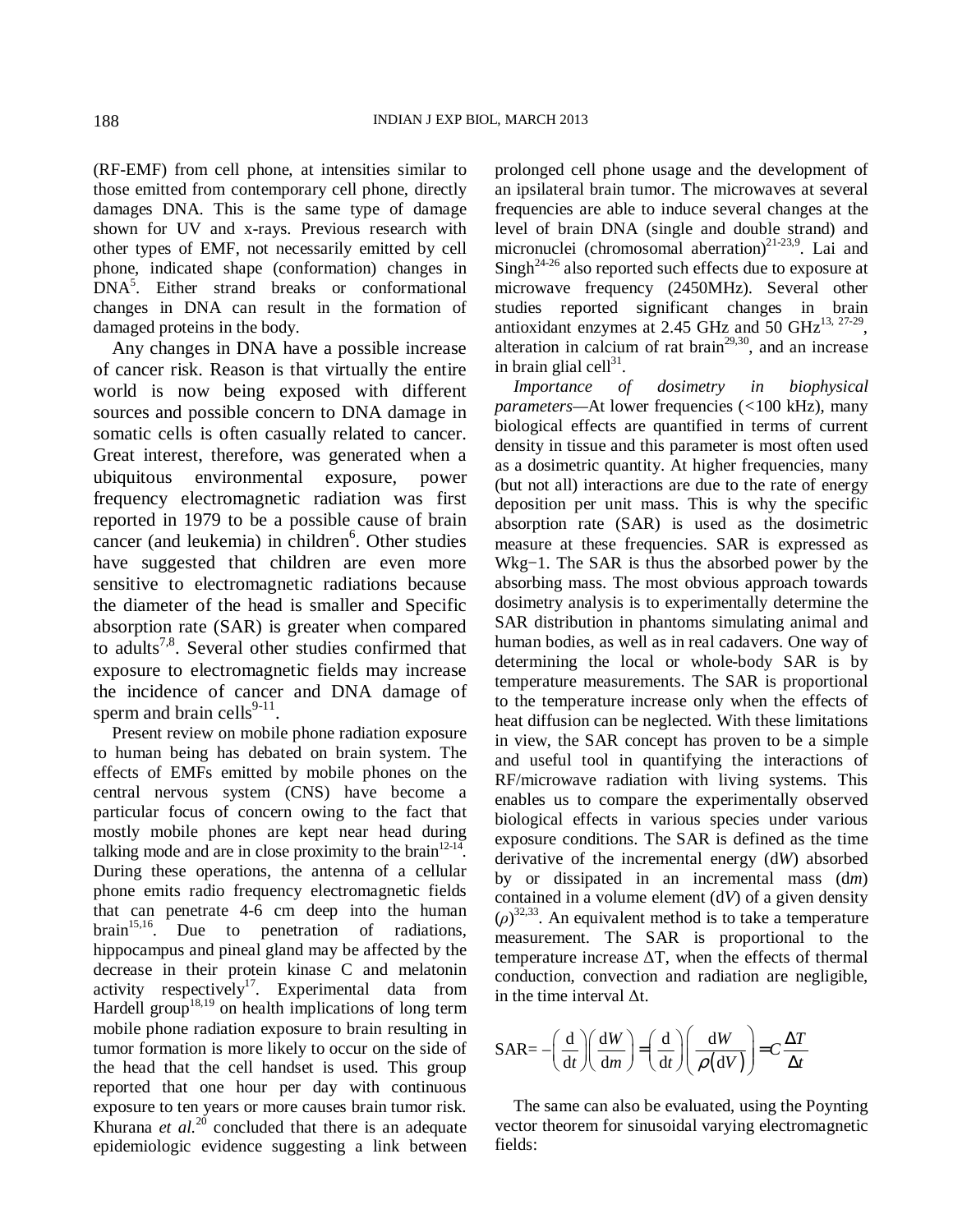$$
SAR = -\left(\frac{\sigma}{2}\right) - |E_i|^2 = \left(\frac{\sigma}{2}\right) - |E_i|^2
$$

where  $|E_i|^2$  is the peak value of the internal electric field (in Vm−1). SAR is also dependent upon the wave type, that is, square, sine or triangular. The power of the square is larger than the other two. The average SAR is defined as the ratio of the total power absorbed in the exposed body to the mass in which it is absorbed, which is not necessarily that of the total body. The possible mechanism shows that radio frequency EMW transmit signals from the cellular phone to the base stations and antennas. The frequency of such waves is low and ranges from 800-2200 MHz. However there is still risk to the user, because the human body can act as antennas that absorb these waves and convert them into eddy  $\text{currents}^{34}$ .

Recently Hamada *et al*. discussed the mechanisms of cell phones operation and explained that the sound wave produced from the speaker goes through a transmitter that converts the sound into a sine wave. This sine wave then travels to the antenna, which then projects the wave out into space. Average power usage of the transmitter is about 0.75 - 1 Watt, with a maximum of 2 W. The propulsion of the electric sine wave running through the transmitter circuit also yields an electromagnetic field. As the electric current oscillates back and forth, these electro-magnetic fields continue to build up and collapse, resulting in electromagnetic radiation<sup>36</sup>. Lastly, the actual SAR value arising from a wireless device may differ from the reported maximum. This is due to multiple factors such as proximity of the cell phone to the body, usage mode (talk versus standby mode), and the use of hands-free (Bluetooth)  $devices^{37}$ .

*Induction of oxidative stress—*Exposure from different type of environmental factors such as chronic disease state and aging or on gonadal injury can induce a state of oxidative stress associated with an increased rate of cellular damage that results in genotoxicity. Oxidative stress is a condition induced by oxygen and oxygen derived free radicals commonly known as reactive oxygen species  $(ROS)^{38}$ . Normally adequate level of cellular antioxidants, mainly superoxide dismutase (SOD), catalase (CAT), glutathione peroxidase (GPx) and reductase maintain the free radicals scavenging potential in brain. Decrease in SOD, GPx and increase in CAT activity<sup>17,21,23</sup> have been reported. Oxidative stress is the result of an imbalance between ROS generation and intrinsic ROS scavenging activities. A situation in which there is a shift in this balance towards pro-oxidants, because of either generation of excessive ROS or diminished antioxidant capacity is referred to as oxidative stress status (OSS). Its assessment may play a critical role in monitoring neurodegenerative diseases. However, it is more important to measure the ROS level in brain. Nitric oxide and superoxide radicals combine to form highly reactive peroxynitrite radicals that induce endothelial cell injury<sup>39,40</sup>. This may result in altered blood flow to the blood brain barrier (BBB). Generally, free radical results in DNA strand break through oxidation of critical sulfhydryl (-SH) group and alter the cellular integrity and function with increased susceptibility to attack by toxicants. From the above studies, it may be concluded that RF-EMF are responsible for the formation of ROS due to which such changes may  $occur^{23,28,41-43}.$ 

*Mechanism of free radicals formation and cell function—*Reactive oxygen species are free radicals, which play a major role in mechanisms of the biological effects induced by electromagnetic radiation. In aerobic cells, reactive oxygen species (ROS) are generated as a by-product of normal mitochondrial activity. If not properly controlled, ROS can cause severe damage to cellular macromolecules, especially DNA. There is a linear correlation between the overproduction of ROS and DNA damage induced by electromagnetic radiation. There is a building bridge of a possible mechanism between free radicals formation and cell function. It defines that electromagnetic fields induce changes during apoptotic process in cells due to oxidative stress of reactive oxygen species. The radio frequency field, acting especially on  $Ca^{2+}$  ions, induces variations in ionic homeostasis as described in the models. Perturbation of the  $Ca^{2+}$  through its uptake by mitochondria initiates (release from the endoplasmic reticulum) the apoptotic cascade. This change in  $Ca^{2+}$  results in the release of cytochrome c from mitochondria, activation of caspase 9 and, consequently, of the effector caspases 3, 6 and 7, and, finally, cell death through apoptosis. This is possible indication of programmed cell death (apoptosis) or DNA fragmentation. Moreover, the overproduction of free radicals in leydig cells of semniferous tubule and brain (hippocampus, pineal gland) may decrease the level of protein kinase C, melatonin and antioxidant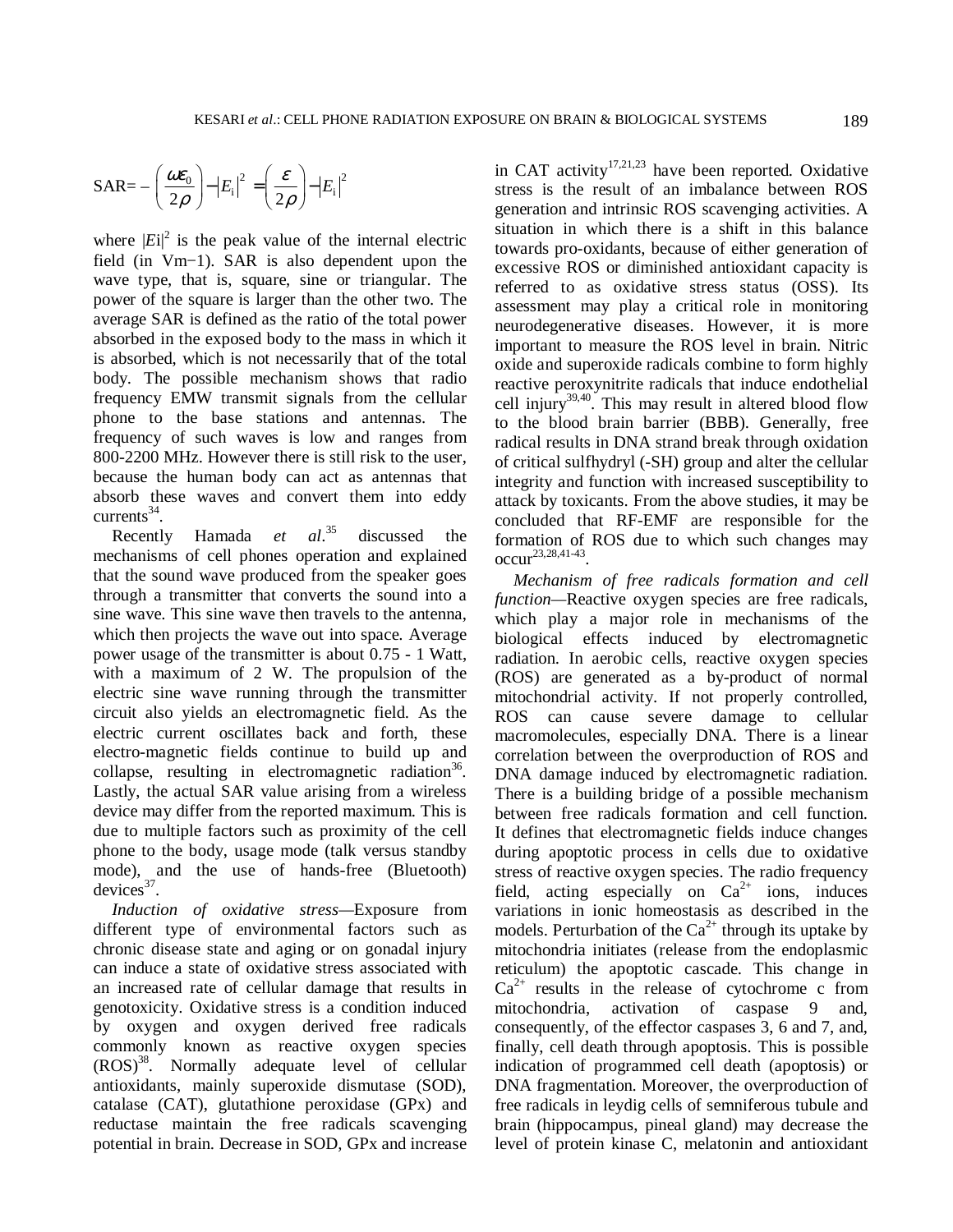enzymes. The present discussion could be helpful to establish the possible mechanism between establish the possible mechanism between microwaves induced free radicals formation and biological effects.

Another possible mechanism through which exposure to 900-MHz microwaves might affect the CNS could involve the phosphorylation status of subunits of neurotransmitters through the alteration of<br>intracellular enzymes such as kinases and intracellular enzymes such as kinases and phosphatases. This hypothesis is supported by few<br>studies which suggest that exposure to suggest that exposure to

radiofrequencies emitted by mobile phones can modify the expression of different enzymes in a variety of cells and tissues $44,45$ . It has been suggested that EMR directly affects neurons by reducing the neuronal reactivity, increasing the neural membrane<br>conductivity and prolonging their refractory and prolonging their refractory period<sup>41,46-49</sup>. Other studies have shown that the electrophysiological changes may occur due to alteration of  $Ca^{2+}$  homeostasis<sup>48,49</sup>.

Several recent studies on RE-EMF as discussed here have been summarised in Table 1.

| Table 1-Recent cell phone studies on brain system |                                                                     |                                                                                                                                                           |                                   |  |
|---------------------------------------------------|---------------------------------------------------------------------|-----------------------------------------------------------------------------------------------------------------------------------------------------------|-----------------------------------|--|
| Animal Model                                      | Frequency/ SAR                                                      | <b>Observations</b>                                                                                                                                       | Reference                         |  |
| Wistar rat brain                                  | 9.9 GHz / 1.0 W/kg<br>(2 h/day for 35 days)                         | Significant increase in calcium ion efflux and<br>ornithine decarboxylase. A significant<br>decrease in PKC activity was also recorded                    | Paulraj and Behari <sup>49</sup>  |  |
| Wistar Albino adult male rats                     | 900 MHz (RF) emitted from<br>mobile phone.                          | A significant increase in protein carbonyl was<br>recorded in exposed group                                                                               | Dasdag et al. <sup>46</sup>       |  |
|                                                   | [2 h/day (7 days a week)]<br>for 10 months]                         |                                                                                                                                                           |                                   |  |
| Wistar rat brain                                  | 2.45 GHz/ 0.14 W/Kg<br>(2 h/day for 45 days)                        | Reduced melatonin and increased caspase-3<br>and calcium ion concentration                                                                                | Kesari et al. <sup>29</sup>       |  |
| Wistar rat brain                                  | 900MHz/0.9W/Kg<br>(2 h/day for 45 days)                             | Biochemical changes induce oxidative stress.<br>A significant increase in apoptotic cells and<br>decrease protein kinase C activity in<br>hippocampus     | Kesari et al. $17$                |  |
| Wistar rat brain                                  | 2.45 GHz/ 0.11 W/Kg<br>(2 h/day for 35 days)                        | Induced oxidative stress, leads to DNA<br>damages in brain                                                                                                | Kesari et al. <sup>28</sup>       |  |
| Neonatal mice                                     | 900MHz/4W/kg (for 60 min)                                           | RF fields don't produce microglial activation                                                                                                             | Finnie et al. <sup>47</sup>       |  |
| Sprague Dawley rats                               | 900 MHz/ 1.5 W/kg (15<br>min/day for 8 weeks                        | GFAP shows by increased adverse effect on<br>rat brain                                                                                                    | Ammari et al. <sup>107</sup>      |  |
| Wistar rat                                        | $10$ GHz/ 0.014 W/kg 2 h/day for<br>45 days)                        | EMF increased ROS production and induce<br>micronuclei formation in blood cells                                                                           | Kumar et al. <sup>42</sup>        |  |
| Wistar rat brain                                  | $50\mathrm{GHz}/\ 8.0$ x $10^{^{-4}}$ W/kg<br>(2 h/day for 45 days) | EMF induced oxidative stress, leads to DNA<br>damage and reduction in PKC activity                                                                        | Kesari et al. <sup>21</sup>       |  |
| Wistar rats                                       | 900MHz/2 W/kg (2 h/day for 4<br>weeks)                              | Induces Pyramidal cell loss in hippocampus                                                                                                                | Bas et al. <sup>108</sup>         |  |
| Wistar Albino rat brain                           | 900 MHz/ 2 W/kg (60 min/day<br>for 5 weeks)                         | Effects of prenatal exposure to EMF on the<br>number of granule cells                                                                                     | Odaci et al. <sup>14</sup>        |  |
|                                                   |                                                                     | Inhibit granule cells neurogenesis in the<br>dendrite gyrus in the hippocampus                                                                            |                                   |  |
| Fisher rat brain                                  | 900 MHz/ 0.6 W/kg<br>(2 h/week for 55 weeks)                        | Reduced the memory function by albumin<br>leakage                                                                                                         | Nittby et al. <sup>109</sup>      |  |
| Wistar rat brain                                  | 900 MHz/ 1.5 W/kg<br>(45 min/day for 7 days)                        | Affect brain activity by decreasing cytochrome Ammari et $al$ . <sup>110</sup><br>oxidase activity                                                        |                                   |  |
|                                                   | 900 MHz/ 6 W/kg<br>(15 min/day for 7 days)                          |                                                                                                                                                           |                                   |  |
| Young rats                                        | 900 MHz/ 0.3-3 W/kg<br>(2 h/day for 5 weeks)                        | No evidence of breakdown in BBB in young<br>rats                                                                                                          | Kumulin et al. <sup>111</sup>     |  |
| Human endothelial cells EA<br>hy 926, EA hy 926V1 | 900 MHz GSM 2.8 W/kg<br>(for 1 h of exposure)                       | Changes in gene and protein expression.<br>Mobile phone radiation exposure disturb the<br>cytoskeleton component F-actin fibers by<br>phosphorus of HSP27 | Leszczynski et al. <sup>112</sup> |  |
|                                                   |                                                                     |                                                                                                                                                           | (Contd.)                          |  |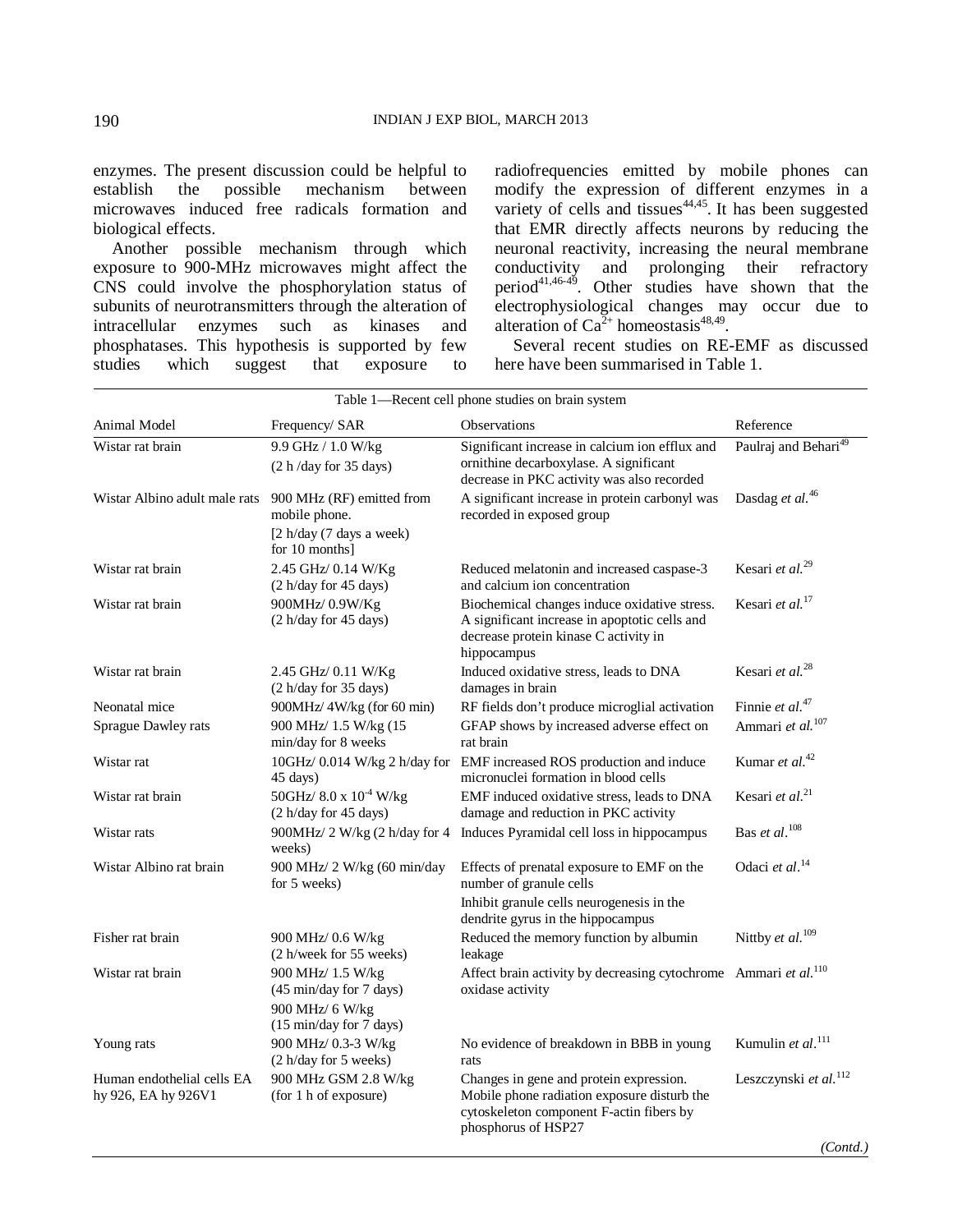| Human Lymphoblustomy cell 1.9 GHz/ 1 W/kg (1 hour)           | Significantly elevated the expression of<br>HSP27, HSP70, FOS and JUM showed stress<br>response                                                                                             | Chauhan et al. <sup>84</sup>                                           |  |  |
|--------------------------------------------------------------|---------------------------------------------------------------------------------------------------------------------------------------------------------------------------------------------|------------------------------------------------------------------------|--|--|
| $1.9$ GHz $/$ 10 W/kg (6 h, 5 min<br>on $10 \text{ min of}f$ | No changes in stress related gene expressions                                                                                                                                               | Chauhan et $al.^{85}$                                                  |  |  |
| 2.45 GHz/ 0.11 W/kg<br>(2 h/day for 35 days)                 | Decrease PKC activity in hippocampus and<br>increase glial cell population                                                                                                                  | Paulraj et al. <sup>31</sup>                                           |  |  |
| $1.95$ GHz/ $3.6$ mW/kg<br>(exposure duration $1,2,3$ h)     | Affect the refolding kinetics of eukaryotic<br>proteins. MW-EMF induces apoptosis through<br>the inactivation of ras-erk survival signaling<br>due to enhanced degradation of ras and Raf-1 | Caraglia et $al.^{93}$                                                 |  |  |
| 900 MHz/ SAR-? (1 h)                                         | Changes in protein expression involved in the<br>structure of cell                                                                                                                          | Nylund and<br>Leszczynsk <sup>86</sup>                                 |  |  |
| GSM 915 MHz/ 2.20 W/kg<br>$(2 \text{ hrs})$                  | Blood brain barrier permeability: albumin<br>leakage and nerve cell damage                                                                                                                  | Salford et al. <sup>66</sup>                                           |  |  |
| 900 MHz/ 0.05 W/kg<br>(for 30 min)                           | Changes in the amount of neurons activity by<br>more than half of brain cells                                                                                                               | Beasond and Semm <sup>113</sup>                                        |  |  |
| 700 MHz/ 1.6-4.4 mW/kg<br>$(for 5-15 min)$                   | Alter electrical activity in hippocampus slices<br>of brain                                                                                                                                 | Tattersal et al. <sup>114</sup>                                        |  |  |
| GSM 1800 MHz/ 0.3-0.46<br>$W/kg$ (4 day exposure)            | EMF increased Blood brain barrier<br>permeability for $C^{14}$ sucrose                                                                                                                      | Schirmacher et al. <sup>115</sup>                                      |  |  |
|                                                              |                                                                                                                                                                                             | Table 1—Recent cell phone studies on brain system $-(\text{Cont } d.)$ |  |  |

*Mobile phone exposure effects on protein kinase C (PKC) activity—*PKC, an isozyme differs in its structure, biochemical properties, tissue distribution, subcellular localization, and substrate specificity. It has been classified as conventional  $(\alpha, \beta, \gamma)$ isozymes which is  $Ca^{2+}$ -dependent. Remaining PKC isozymes are activated by diacylglycerol (DAG). All PKC isoforms show different distribution among various cells. The α isoform is found in all cells, γ is found in neuronal cells and β isoform is found in various tissues. Binding of hormone or other effectors molecule to the membrane receptor results in activation of phospholipase C (PLC) via a G-proteindependent phenomenon. The activated PLC hydrolyzes phosphatidylinositol-4, 5-bisphosphate  $(PIP<sub>2</sub>)$  to produce DAG and inositol- 1, 4, 5trisphosphate  $(\text{IP}_3)$ . The  $\text{IP}_3$  causes the release of endogenous  $Ca^{2+}$  that binds to the cytosolic PKC and exposes the phospholipid binding site. The binding of  $Ca^{2+}$  translocates PKC to the membrane, where it interacts with DAG and is transformed into a fully active enzyme (Fig. 1).

Mobile phone radiation exposure resulting in altered PKC activity has been linked with various types of malignancies<sup>48</sup>. Different levels of PKC and activation of various isozymes have resulted in brain tumor $17,21,31$ . The working mechanism behind this is tumor promoting phorbol esters such as 12, O-tetradecanoyl phorbol-13- acetate (TPA) which have a structure, very similar to diacylglycerol and

activate protein kinase C directly, both *in vitro* and *in vivo*<sup>50</sup>. Several laboratory studies reported that the protein kinase C is the receptor of tumor promoters $^{51}$ . Since several decades, investigators $52,53$  indicated that acute and chronic, continuous or pulsed wave irradiation to animals could produce morphological alterations in biological cells and tissue. Studies have suggested that PKC may involve in regulation of a variety of cellular events including modulation of receptor functions for major hormones and certain enzymes such as adenylate cyclase and ornithine decarboxylase in brain. Therefore, low level EMF targeted PKC in the membrane can lead sequentially to a variety of altered intracellular events in the cells<sup>54</sup>. PKC is a key regulatory enzyme in signal transduction mechanism governing cellular responses<sup>55</sup>.

PKC is present in rat hippocampus, semniferous tubules and leydig cell $^{48,56-57}$ . Beside this, PKC plays a key role in a variety of pathologic states including  $\overline{\text{or}}$  oncogenesis<sup>58</sup> and in mediating cellular responses to extracellular stimuli involved in proliferation, differentiation and apoptosis in a number of nonneuronal cells<sup>27,59</sup>. Evidences suggest that PKC modulates ion conductance by phosphorylating membrane proteins such as channels, pumps, and ion exchange proteins, besides its role in extrusion of  $Ca^{2+}$ , immediately after its mobilization into the cytosol. The activation of this enzyme is thought to be biochemically dependent on  $Ca^{2+}$ . Recently, Kesari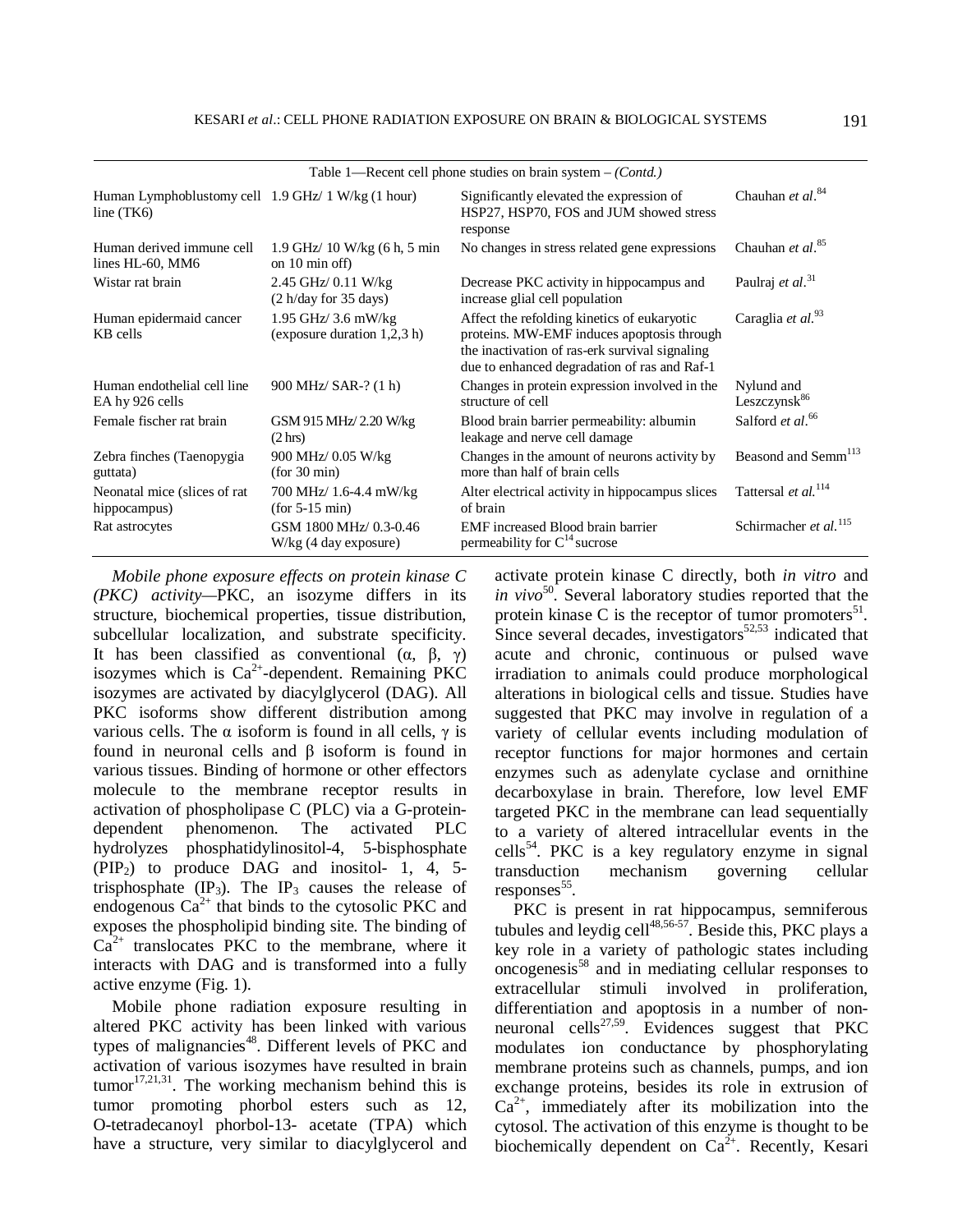

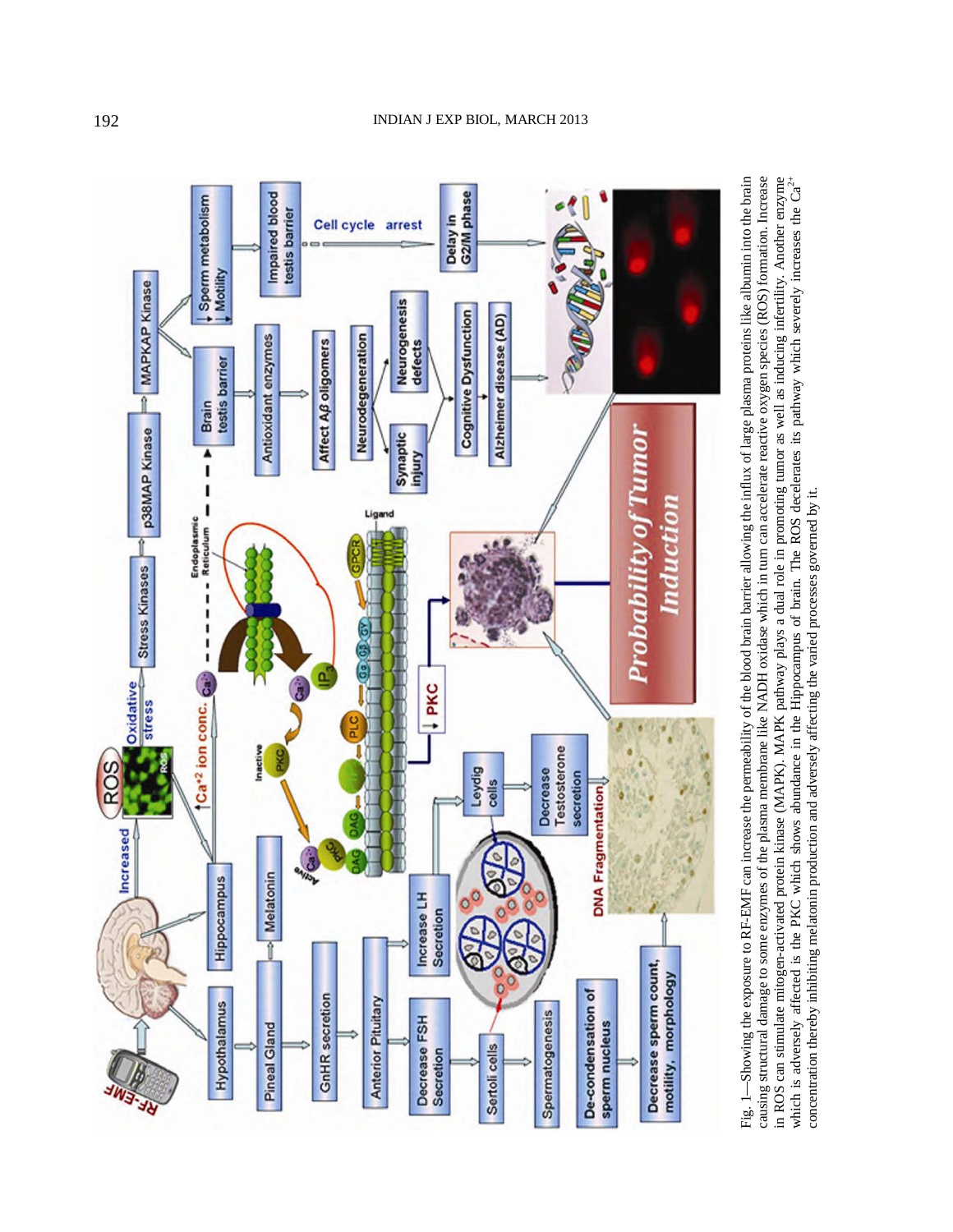et al.<sup>17</sup> reported that the PKC activity (in whole brain of Wistar rat) is reduced significantly  $(P= 0.0483)$  in exposed group  $(3242 \pm 679.10 \text{ p32} \text{ counts/mg})$ protein), as compared to sham exposed  $(4609 \pm$ 1325.51 p32 counts/mg protein). Moreover in brain hippocampus of exposed group  $(4122 \pm 1283.73 \text{ p}32)$ counts/mg protein), showed a significant decline (*P*=0.0047) as compared to sham exposed group  $(6491 \pm 963.53 \text{ p}32 \text{ counts/mg protein})$ . Several other studies on brain suggested that mobile phone radiation alter the activity of PKC on neurological system, when exposed with 147 MHz amplitude and 2.45GHz of microwave frequency. A significant decrease in the activity of PKC in developing rat brain, was recorded more in hippocampus as compared with whole brain data<sup>17,31</sup>. Butler *et al.*<sup>60</sup> suggested that cells might be functionally depleted of PKC by prolonged radio frequency exposure to biologically active phorbol esters.

Generally, it has been accepted that the maximum quantity of PKC is found in hippocampus. Hippocampus is an integral part of the brain's limbic system and its glucocorticoid and mineralocorticoid receptors are involved in behaviour regulation as well as regulation of the hypothalamo-pituitary adrenal  $(HPA)$  axis<sup>61-65</sup>. It is also a site of long-term potentiation (LTP)—the cellular mechanism believed to underlie learning and memory. Damage to neurons in the hippocampus may therefore lead to impaired learning and memory, behavioural disturbances, as well as negatively impacting the functioning of the HPA axis. Salford *et al.*<sup>66</sup> found that rats which were exposed to GSM 900 EMR, resulted in structural damage to the brain. The hippocampus in particular showed the presence of darker, shrunken neurons in the pyramidal cell layer. The authors postulated that the damage was caused by albumin leakage from the blood brain barrier into the brain.

*Blood brain barrier (BBB)*—The blood-brain barrier has a vital role in the body to excrete toxins from the blood stream from reaching sensitive brain tissues. It is a selectively permeable, hydrophobic barrier that is readily crossed by small, lipid-soluble molecules. It serves, not only to restrict entry of toxic polar molecules into the brain, but also as a regulatory system that stabilizes and optimizes the fluid environment of the brain's intracellular compartment. A dysfunctioning BBB allows influx of normally excluded hydrophilic molecules into the brain tissue. This might lead to cerebral oedema, increased intracranial pressure and, in the worst case,

irreversible brain damage. Opening of the BBB may subject the central nervous system (CNS) to assault from extraneous micro-organisms. It has a dual role in preventing the brain from damage, while stabilizing and optimizing the fluids surrounding the brain. The BBB has thus been a subject of investigation because of its vicinity to the radiation source and its central function in the human brain. Because of its penetration, exposure of an electromagnetic field could cause significant alteration in BBB behaviour. The possibility of RF exposure on blood brain barrier and positive indication in leakage or decrease in level could be the issue which can be explored upon. In addition to this Persson *et al*. <sup>67</sup> reported that pathological leakage of the blood-brain barrier occurs with exposure to 915 MHz cell phone frequency. Salford *et al.*<sup>68</sup> showed leakage through the bloodbrain barrier (or increased permeability) is caused by 915 MHz RFR. Radio frequency waves have the ability to open up the blood-brain barrier to leakage.

*Mobile phone induced genotoxicity—*Mobile phone induced genotoxicity is effectively studied by using comet assay and micronucleus assay. Chromosomal abnormalities are a direct consequence of DNA damage such as double strand breaks and misrepair of strand breaks in DNA, resulting in chromosome rearrangement. At present, the micronucleus test is the most popular short-term assay for evaluation of clastogenicity<sup>69-71,23,41</sup>. Micronuclei arise from chromosomal fragments or chromosomes that are not incorporated into daughter nuclei at the time of cell division. The peripheral blood micronucleus test is used to evaluate acute clastogenic effects and assess chronic damage of chromosomes, induced by radiofrequency microwave radiations<sup>23,71</sup>.

The basic phenomenon of micronuclei induction is shown during RBC formation, erythroblasts expel their nucleus and may also damage the chromosome in the cytoplasm of young erythrocyte (in the form of micronuclei). Due to their relatively small size, the radiofrequency-induced MN is likely to change via a clastogenic effect. Therefore, during proliferation, the cells continue to divide and cause chromosomal damage such as breaks and exchanges, which eventually lead to formation of micronuclei. This may also participate in cell fragmentation. MN has small, nucleus-like structures present in the cell, especially relevant in assessing genotoxicity effect. The induction of MN in bone marrow or peripheral red blood cells (RBC) is widely accepted as a sensitive predictor of the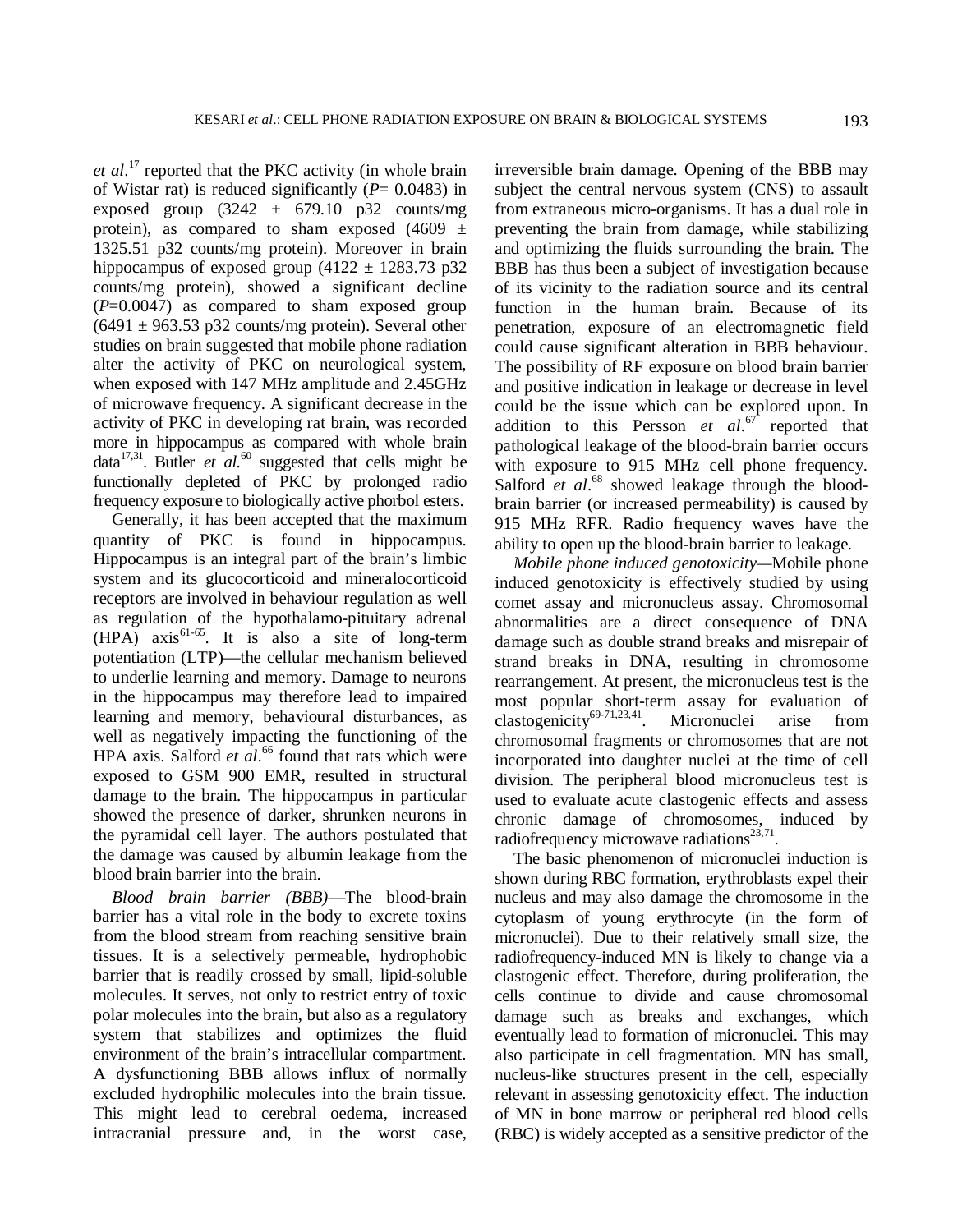clastogenic potential of chemical and radiation exposure<sup>72</sup>. Kesari *et al.*<sup>23</sup> recently showed a significant increase in micronuclei induction by decreasing the ratio of polychromatic erythrocyte (PCE) and normochromatic erythrocyte (NCE) in blood cells of mobile phone radiation (900 MHz) exposed group  $(0.67 \pm 0.15)$  as compared to control group  $(1.36 \pm 0.07)$ . It was observed that a significant increase of MN induction in cultures irradiated at mobile phone frequency for 35 days at the SAR of 0.9 W/kg. Kumar *et al.*<sup>42,71</sup> also showed the causative effect by lowering the percentage of PCE/NCE ratio and higher level of ROS at different frequencies (10 GHz, 50 GHz). Garaj-Vrhovac *et al*. <sup>72</sup> also reported significant increase in micronuclei frequency following treatment of human lymphocytes with radiation in the microwave range (900-1800MHz). The significant changes in the frequency of micronucleated PCE in the experimental group is an indication of mobile phone radiation induced chromosomal damage. MN formation occurred with the loss of chromosome fragments due to microwave radiation $^{23,71}$ .

In *in vivo* study on human subjects Gandhi and Anita<sup>73</sup> found a correlation between mobile phone usage and genetic damage as measured in the *in vivo* capillary blood micronucleus test. The micronucleus test was performed on 20 mobile phone users and 8 controls. The authors found 0.25% cells with micronuclei in mobile phone users *vs*. 0.05% in controls. Only 4% of the control subjects presented cells with micronuclei whereas this was more than 83% in the mobile phone users. Micronucleated cells were especially found in subjects with higher exposure levels, e.g., in a person using a mobile phone for 8–9 h per day for 2 years.

Cytogenetic studies of microwave radiation were conducted *in vitro* and *in vivo*, and have yielded contradictory and often intriguing experimental results<sup>74,75</sup>. Some reports suggest that exposure of human cells to radiofrequency radiation does not result in increased cytogenetic damage<sup>76-78</sup>. On the other hand there is a range of studies showing that radiofrequency radiation can indeed induce genetic alternation after exposure to electric field $79,80$ .

The comet assay is now a well-established genotoxicity test for the estimation of DNA damage at the individual cell level both *in vivo* and *in vitro*. The comet assay has widely been used to detect primary biological effects on the level of DNA molecule in human and animal cells exposed to

several environmental or occupational substances  $81-83$ . Over the past decade, the comet assay has become one of the standard methods for assessing genome damage with a variety of applications in genotoxicity testing as well as in the fundamental research of DNA damage and repair. The comet assay detects primary DNA damage and makes it possible to study the repair kinetics at the level of a single cell. There is a variety of possible modifications of the assay, which facilitates the detection of single-strand DNA breaks, alkali-labile sites, double-strand DNA breaks, incomplete excision repair sites, and interstrand crosslinks. The comet assay can also be used to assess DNA fragmentation associated with cell death, especially apoptosis<sup>81,82</sup>.

*Molecular mechanism of cytotoxicity—*An imbalance between free radical pro-oxidants and anti-oxidants has important implications for both physiological and biochemical processes in the biological system. From the molecular point of view, Hsp70s are an important part of the cell's machinery for protein folding and help to protect cells from stress. An induction of the increased heat shock protein activation by the RF-EMW exposure might also lead to inhibition of the apoptotic pathway that involves apoptosome and caspase 3 (ref. 60). One of the best-documented responses is the induction of transcription, which can be induced by short exposures to low-frequency electric and magnetic fields<sup>61</sup>. Similar to the above systems, the higher frequency (approx. 900 MHz) electromagnetic irradiation emitted from mobile phones also induces expression of proteins in various  $\text{cells}^{84-88}$ . Among the proteins whose expression is induced by mobile phone irradiation are transcription factors $84,89$ , and  $HSPs$  (heat-shock proteins)<sup>90</sup>, such as  $HSP27^{91}$  and  $HSP70^{92,93}$ . The elevated expression of these proteins may participate in the induction of various cellular processes that appear to be affected by mobile phones radiations<sup>90</sup>, which include replication<sup>86</sup>, cell-cycle progression<sup>94</sup> and apoptosis<sup>95,93</sup><sup>A</sup> major mechanism that regulates transcriptional activity in response to extracellular stimuli is the activation of the mitogenactivated protein kinase (MAPK) cascades. These cascades are a group of signal transduction pathways which mediate the effects of various stimuli to regulate essentially all stimulated processes, including proliferation, differentiation, metabolism and the stress response<sup>96,97</sup>. Indeed, it has been shown that lengthy exposure to mobile phone irradiation on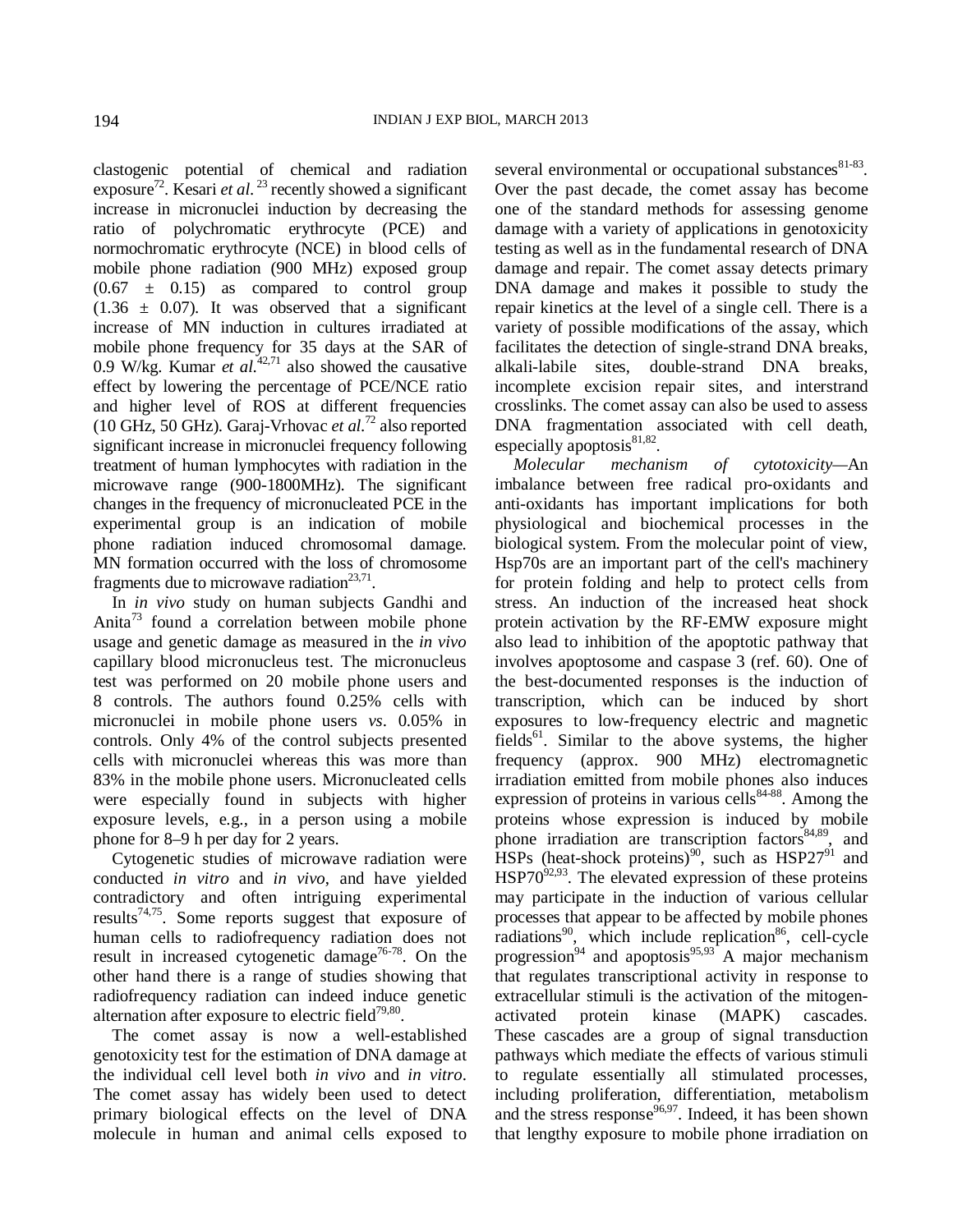human endothelial cells can activate the  $p^{38}$  MAPK, c-Jun-N-terminal kinases (JNK) and extracellularsignal-regulated kinases (ERK) cascades<sup>98,86</sup>, although reduction in  $p^{38}$ MAPK levels has also been reported in human epidermoid cancer cells $93$ . This activation is mediated by ROS that are produced upon irradiation by membranal NADH oxidase<sup>41</sup>.

*Caspase: An activator of apoptosis—*The activation of caspase-3, a member of the cysteine aspartic acid specific protease family, plays a key role in the early phases of apoptosis in mammalian cells. Genotoxic stress induced by electromagnetic field exposure on biological system is indicated by caspase 3. After activation of caspases, cells undergo apoptotic death through a number of substrates. Therefore, apoptosis is also considered to be involved in the impairment of the spermatogenesis and seminiferous tubules. It was investigated whether EMF radiation would alter the biology of cells and act as a tumor-promoting agent. Liu *et al.*<sup>99</sup> reported that exposure to the EMF of 1950-MHz TD-SCDMA may not promote the tumor formation, but continuous exposure damaged the mitochondria of astrocytes and induce apoptosis through a caspase-3-dependent pathway with the involvement of bax and bcl-2.

Apoptosis is induced by ROS through cytochrome c and caspases 3 and 9 which in turn leads to a high rate of single and double strand DNA break. Kesari and Behari<sup>22</sup> have reported an increased apoptosis in Wistar rat model of testicular organ due to microwave exposure at 2.45 GHz and 0.11 W/kg of SAR on 35 days of exposure. The study was confirmed by terminal deoxynucleotide transferase dUTP nick end labeling (TUNEL) assay and it was found that DNA fragmentation and apoptosis is induced by mobile phone and microwave frequencies<sup>22,27</sup>. Such regulation of apoptosis is based on the intracellular dominance of various proteins that induce or inhibit the apoptotic process, such as BAX, Bcl, caspase-3 and several key enzymes $100$ . The initiator caspases 8 and 9 with effectors caspase 3 considered as the main executors of apoptosis $^{101}$ . The effectors caspase-3 share both pathways-mitochondrial pathway through caspase 9 and death-receptor pathway through initiator caspase  $8^{102}$ . Usually caspase 9 and 3 are activated to execute apoptosis. Lee *et al*. <sup>103</sup> also reported that EMF may induce cell death (apoptosis) in several *in vivo* studies mostly on mice and rats. However, an induction of the increased Hsp27 activation by the RF-EMW exposure might

also lead to inhibition of the apoptotic pathway that involves apoptosome and caspase 3 (ref. 41). They showed that such effects may be caused due to overproduction of ROS. Study of Karinen *et al*.<sup>104</sup> and Blank and Goodman $105$  indicated an induction of heatshock proteins and apoptosis that induces stress on living cells. Another important study of Sokolovic *et al*. <sup>106</sup> indicated a reduction of melatonin synthesis and activation of Fenton's reaction which increase the concentration of free radicals and peroxides having the ability to damage the DNA. Caspases activated by apoptotic signals cleave various cellular substrates such as actin, poly (ADP-ribose) polymerase, fodrin and lamin, which may be responsible for the morphological changes that occur in the cells. Such changes lead to cell damage and induction of apoptosis. Recently, an increased number of apoptotic cells were recorded in mobile phone radiation exposed (2 h/day for 35 days) group of Wistar rat sperm (*P*< 0.005) with a significant decrease  $(P=0.022)$  in G2/M phase<sup>20</sup>. Moreover a significant increase  $(P=0.008)$  in brain caspase-3 activity was recorded in mobile phone exposed group  $(47.35\pm1.92)$  as compared to the sham exposed  $(44.52\pm0.87)$ . An increased caspase-3 activity shows the possibility of tumor promotion due to increased apoptotic cells.

*Retrieval effect of pulsed magnetic field in response to EMF—*The present studies are apparent to find out the mechanism of such causes which may be controlled by the application of pulsed electromagnetic field (PEMF). An application of PEMF (50 and 100 Hz, magnetic component) is its capability of eliminating ROS effect by providing a paired electron, thereby eliminating the stressor effect (antioxidant effect). The major difference between electromagnetic field (EMF) generated from various sources (mobile phone, microwave oven) and the pulsed electromagnetic fields (100 Hz) is that the later induces circulating electric current in the tissues because of its constantly changing magnetic flux<sup>116</sup>. It is suggested that microwave field penetrates inside the biological body, thereby inducing fields and perturbing the endogenous physiological processes. It has been estimated that the maximum size of the electric fields produced in head area by the antenna of the mobile phone is around 100 V/m, although the fields inside the brain would be appreciably less. For fields of this size the following mechanisms are most likely to produce non thermal biological effects: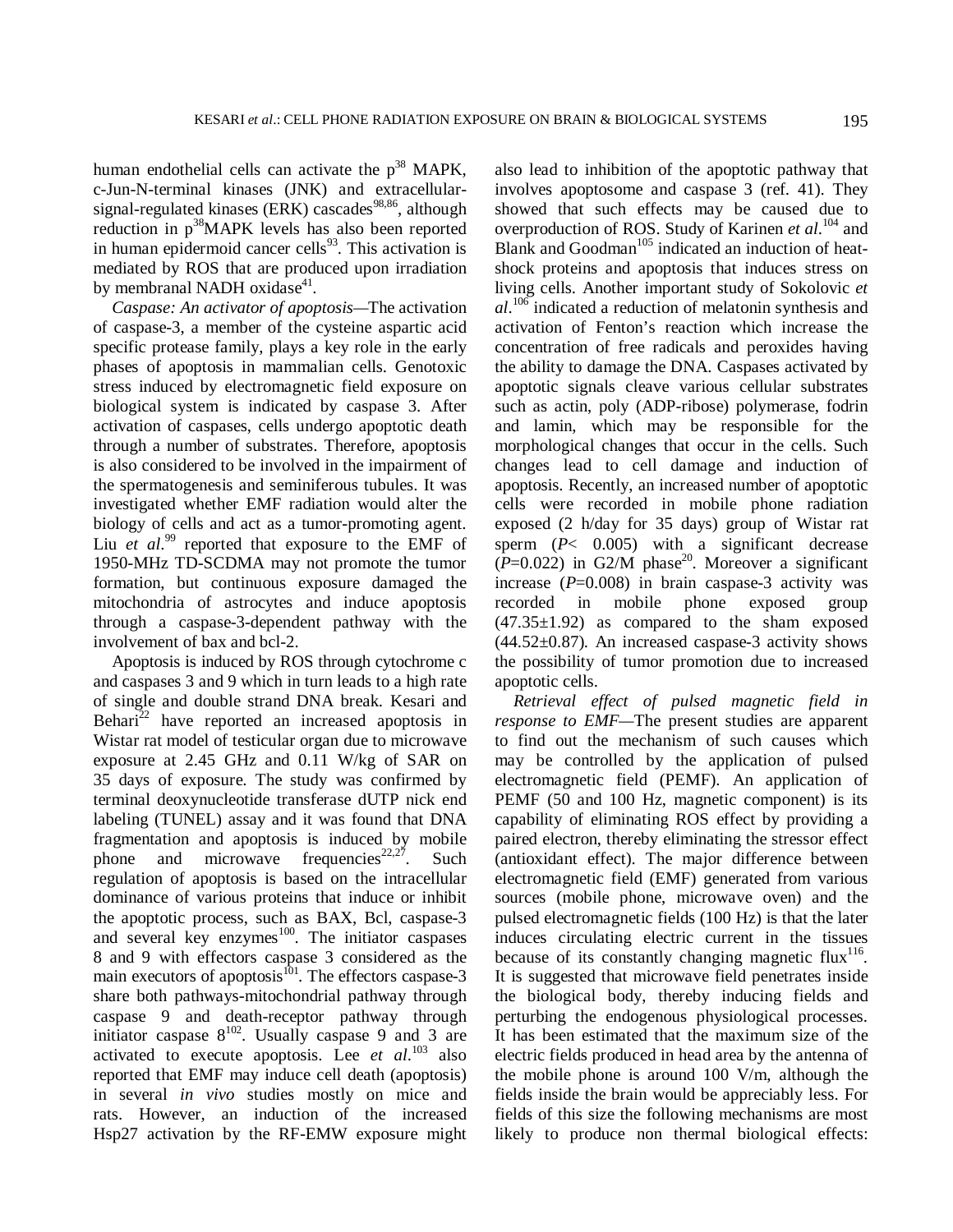(a) through the movement of large cells, and (b) through the attraction between neighboring cells, which become dipoles under the effect of  $EMR<sup>117</sup>$ .

In an interesting study Kumar *et al.*<sup>43</sup> exposed the animals with PEMF at 100Hz of frequency. Experiment was carried out by treated rats that had previously been exposed to 2.45 GHz radiation with PEMF. They demonstrated that PEMF is being used as healing agent which activates the normal physiology of the body. Result concludes that the impact of PEMF may decrease the radiation effect and get the biological system normalized. The de-stressor effect comes into play because of the antioxidant role of magnetic field of the applied pulsed field at low frequency. PEMF activates normal metabolic processes, indirectly acts through the endocrine system, and controls the main cause of stress in the exposed system. Authors conclude the studies reveal that oxidative stress is a major mechanism affecting health, and microwave fields cause chronic stress *via* ROS overproduction. But, PEMF therapy provides significant protection by controlling ROS production. Several other studies showed that the PEMF exposure promotes the restoration of the bone loss in osteoporotic bones<sup>118</sup> and also bone formation and bone healing by the confirmation of no DNA strand break<sup>119</sup>. PEMF also has a variety of biological impacts such as bone healing<sup>120</sup>, balancing of the neuroendocrine system including hormone production and melatonin levels $^{121}$ .

#### **Conclusion**

Present review explores the possible pathways between EMF effect and the function of central nervous system (CNS). The possible mechanism behind it has been found due to free radicals formation, which involved in the RFR-induced DNA strand breaks, significant changes in antioxidant enzymes (SOD, GPx, CAT, MDA) and hormonal disbalance (melatonin) in brain. As a consequence of increase in free radicals or reactive oxygen species, various cellular and physiological processes can be affected including gene expression, release of calcium from intracellular storage sites, cell growth, micronuclei and apoptosis. Apoptosis is well known indicator of tumor promoter. Any tumor promoting effects of RF-EMF might be due to the effect it has on PKC, histone kinase, pineal melatonin which may accelerates neuronal cell death and promotes neurodegenerative processes as well as promote brain

carcinogenesis. All of these studies reveal that oxidative stress is a major mechanism affecting health, and the microwave fields cause chronic stress via ROS overproduction. It is concluded that radiofrequency electromagnetic wave from commercially available cell phones might damage to whole brain. However, more studies are necessary to provide absolute evidence against microwave radiations emitted from cell phone and its towers, which can be provided by *in vitro* and *in vivo* studies in combination with physical biomodeling.

### **Future Studies**

Radio Frequency/microwaves emitted from cell phones and their towers are responsible to cause biological damage to different organs i.e. brain, sperm, kidney etc. Several studies have reported causative effect of radio frequency electromagnetic field on different organs<sup>17,28,29,46,47,110</sup>. But in the present scenario, very less or almost none has found a solution against protection to these radiations. There are several known herbal plants available with known compounds which can act as antioxidants, anti cancerous leads<sup>122,123</sup>. Radioprotective potential of caffeic acid (green tea) and its extracts are rich source of polyphenolic compounds<sup>124</sup>. Polyphenolic compounds found in fruits and vegetables exhibit strong antioxidant activities. The polyphenols present in green tea (*Camellia sinensis*) have numerous health benefits due to their anti-inflammatory and antioxidant activities which may also be useful agents against microwave exposure. It will be interesting to see the positive effect of phytochemicals from green tea when tested against cancer cell lines and to see their possible inhibition of cell proliferation either by inducing cell cycle arrest or inducing apoptosis finally leading to cell death of the microwave exposed cell populations. There are many more herbal plants i.e. Ginkgo biloba, Aloe-vera, which will be useful for further studies where it could be ensured the possible changes which may occur in microwave induced subjects. The shielding against these radiations emitted from cell phone and their towers need to be restricting by using chemo-protective medicinal plant.

#### **Acknowledgement**

Authors are thankful to Council for Scientific and Industrial Research [CSIR project ref. No. 37(1536)/12/EMR-II], New Delhi for financial assistance.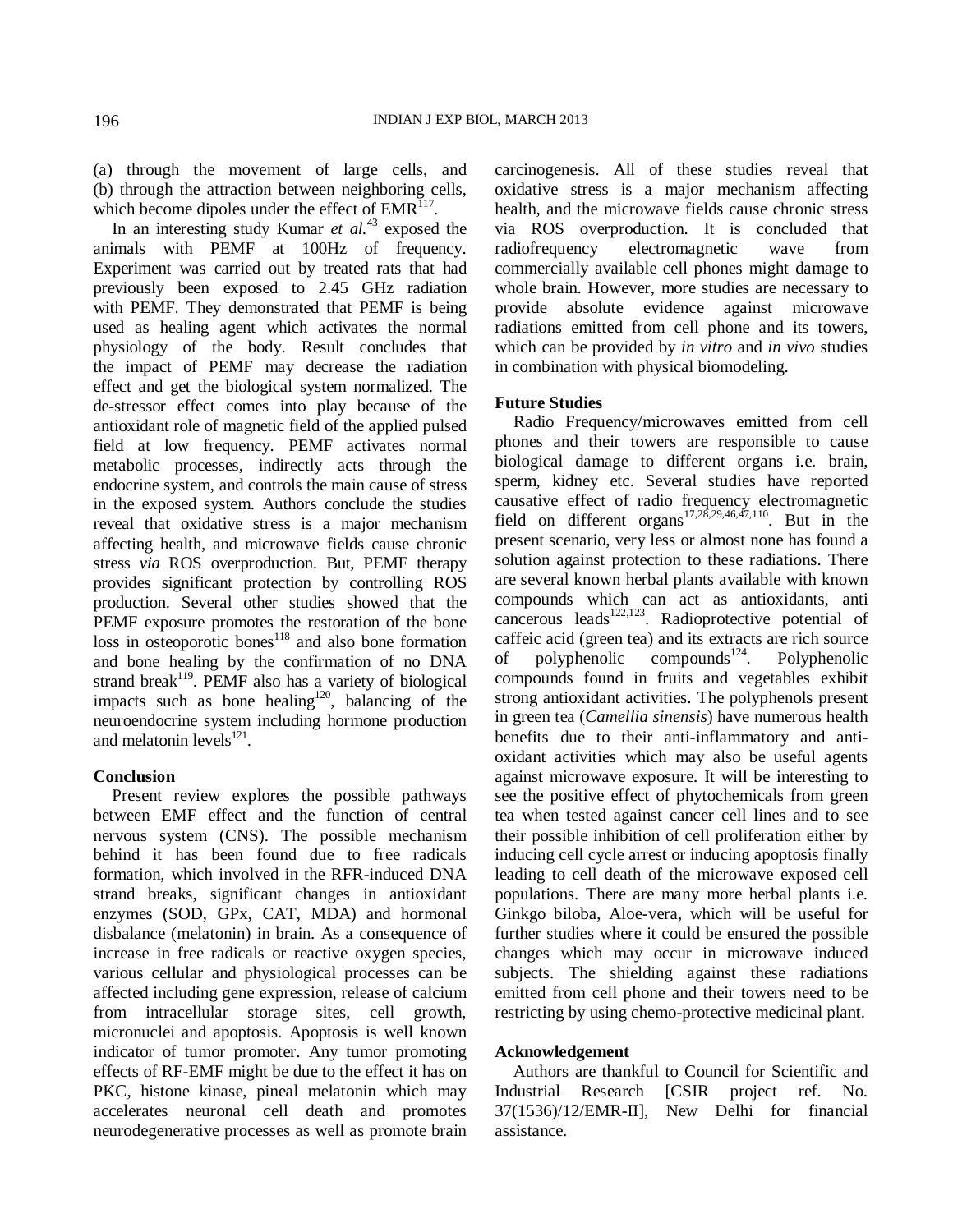#### **References**

- 1 International Commission on Non Ionizing Radiation Protection (ICNRP) Guidelines for limiting exposure to timevarying electric, magnetic, and electromagnetic fields (up to 300 GHz), *Health Phys*, 74 (1998) 494.
- 2 Institute of Electrical and Electronics Engineers (IEEE) Standard C95.1-2005, "IEEE Standard for Safety Levels with Respect to Human Exposure to Radio Frequency Electromagnetic Fields, 3 kHz to 300 GHz" (IEEE Std C95.1-2005)
- 3 Blackman C F, Blanchard J P, Benane S G, House D E, The ion parametric resonance model predicts magnetic field parameters that affect nerve cells, *FASEB J*, 9 (1995) 547.
- 4 Mashevich M, Exposure of human peripheral blood lymphocytes to electromagnetic fields associated with cellular phones leads to chromosomal instability, *Bioelectromagnetics*, 24 (2003) 82.
- 5 Semin I A, Changes in secondary structure of DNA under the influence of electromagnetic fields, *Radiat Biol Radioecology*, 35 (1995) 36.
- 6 Wertheimer N & Leeper E, Electrical wiring congurations and childhood cancer, *Am J Epidemiol*, 109 (1979) 273.
- 7 Christensen H C, Schuz J, Kosteljanetz M Poulsen HS, Boice J D Jr, Mc Laughlin J K, Johansen C, Cellular telephone use and risk of acoustic neuroma, *Am J Epidemiol*, 159 (2004) 277.
- 8 Johansen C, Boice J D, McLaughlin J K & Olsen J H, Cellular telephones and cancer: anation wide cohort study in Denmark, *J Natl Cancer Inst*, 93 (2001) 203.
- 9 Paulraj R & Behari J, Single strand DNA breaks in rat brain cells exposed to microwave radiation, *Mutat Res*, 596 (2006) 76.
- 10 Sarkar S, Ali S & Behari J, Effect of low power microwaves on the mouse genome: a direct DNA analysis, *Mutat Res*, 320 (1994) 141.
- 11 Malyapa R S, Ahern E W, Straube W, Moros E G, Pickard W F & Roti J L, Measurement of DNA damage after exposure to electromagnetic radiation in the cellular phone communication frequency band (835.62 and 847.74 MHz), *Radiat Res*, 148 (1997) 618.
- 12 Mausset A L, de Seze R, Montpeyroux F & Privat A, Effects of radiofrequency exposure on the GABAergic system in the rat cerebellum: clues fromsemi-quantitative immunohistochemistry, *Brain Res,* 912 (2001) 33.
- 13 Mausset-Bonnefont A L, Hirbec H, Bonnefont X, Privat A, Vignon J & de Seze R, Acute exposure to GSM 900-MHz electromagnetic fields induces glial reactivity and biochemical modifications in the rat brain, *Neurobiology*, 17 (2004) 445.
- 14 Odaci E, Bas O & Kaplan S, Effects of prenatal exposure to a 900 megahertz electromagnetic field on the dentate gyrus of rats: a stereological and histopathological study, *Brain Res*, 1238 (2008) 224.
- 15 Dimbylow P J & Mann S M, SAR calculations in an anatomically realistic model of the head for mobile communication transceivers at 900 MHz and 1.8 GHz, *Phys Med Biol*, 39 (1994) 1537.
- 16 Rothman K J, Chou C K, Morgan R, Balzano Q, Guy A W, Funch D P, Assessment of cellular telephone and other radio frequency exposure for epidemiologic research, *Epidemiology*, 7 (1996) 291.
- 17 Kesari K K, Kumar S & Behari J, 900-MHz Microwave Radiation Promotes Oxidation in Rat Brain, *Electromagn Biol Med*, 30 (2011) 219.
- 18 Hardell L, Carlberg M & Hansson Mild K, Epidemiological evidence for an association between use of wireless phones and tumor diseases, *Pathophysiology*, 16 (2009) 113.
- 19 Hardell L, Carlberg M, Soderqvist F, Mild K H & Morgan L L, Long-term use of cellular phones and brain tumours: increased risk associated with use for  $>$  or  $=10$  years, *Occup Environ Med*, 64 (2007) 626.
- 20 Khurana V G, Teo C, Kundi M, Hardell L & Carlberg M, Cell phones and brain tumors: A review including the longterm epidemiologic data, *Surg Neurol*, 72 (2009) 205.
- 21 Kesari K K & Behari J, Fifty-gigahertz microwave exposure effect of radiations on rat brain, *Appl Biochem Biotechnol*, 158 (2009) 126.
- 22 Kesari K K & Behari J, Effect of microwave at 2.45 GHz radiations on reproductive system of male rats, *Toxicological and Environ Chem*, 92 (2010) 1135.
- 23 Kesari K K, Kumar S & Behari J, Effects of radiofrequency electromagnetic waves exposure from cellular phone on reproductive pattern in male Wistar rats, *Appl Biochem Biotechnol*, 164 (2011) 546.
- 24 Lai H & Singh N P, Acute low-intensity microwave exposure increases DNA single-strand breaks in rat brain cells, *Bioelectromagnetics*, 16 (1995) 207.
- 25 Lai H & Singh N P, Double strand breaks in rats brain cells after acute exposure to radio frequency electromagnetic radiation, *Int J Radiat Biol* 69 (1996) 513.
- 26 Lai H & Singh N P, Acute exposure to a 60-Hz magnetic field increases DNA strand breaks in rat brain cells, *Bioelectromagnetics*, 18 (1997) 156.
- 27 Kesari K K & Behari J, Microwave exposure affecting reproductive system in male rats, *Appl Biochem Biotechnol*, 162 (2010) 416.
- 28 Kesari K K, Behari J & Kumar S, Mutagenic response of 2.45 GHz radiation exposure on rat brain, *Int J Radiat Biol*, 86 (2010) 334.
- 29 Kesari K K, Kumar S & Behari J, Pathophysiology of microwave radiation: Effect on rat brain, *Appl Biochem Biotechnol*, 166 (2012) 379.
- 30 Paulraj R, Behari J & Rao A R, Effect of amplitude modulated RF radiation on calcium ion efflux and ODC activity in chronically exposed rat brain, *Indian J Biochem Biophys*, 36 (1999) 337-40.
- 31 Paulraj R & Behari J, Protein kinase C activity in developing rat brain cells exposed to 2.45 GHz radiation, *Electromagn Biol Med*, 25 (2006) 61.
- 32 WHO (World Health Organization), Electromagnetic fields (300 Hz to 300 GHz), EHC137. 1993
- 33 NCRP, Radiofrequency electromagnetic fields: Properties, quantities and units, biophysical interaction, and measurements, NCRP Report No. 67, National Council on Radiation and Measurements, Washington, DC. 1981.
- 34 Digital Wireless Basics (DWB): Frequencies V Cellular, PCS, GSM, and Japanese Digital Cellular Frequencies. 2007. (Accessed at www. privateline.com/PCS/Frequencies.htm)
- 35 Hamada A J, Singh A & Agarwal A, Cell Phones and their impact on male fertility: Fact or Fiction, *The Open Reproductive Science J*, 5 (2011) 125.
- 36 How cell-phone radiation works. 2007. (Accessed at electronics. how.stuffworks.com/cell-phone-radiation.htm/printable).
- 37 Cleveland R F S, David M U & Jerry L, Evaluating compliance with FCC guidelines for human exposure to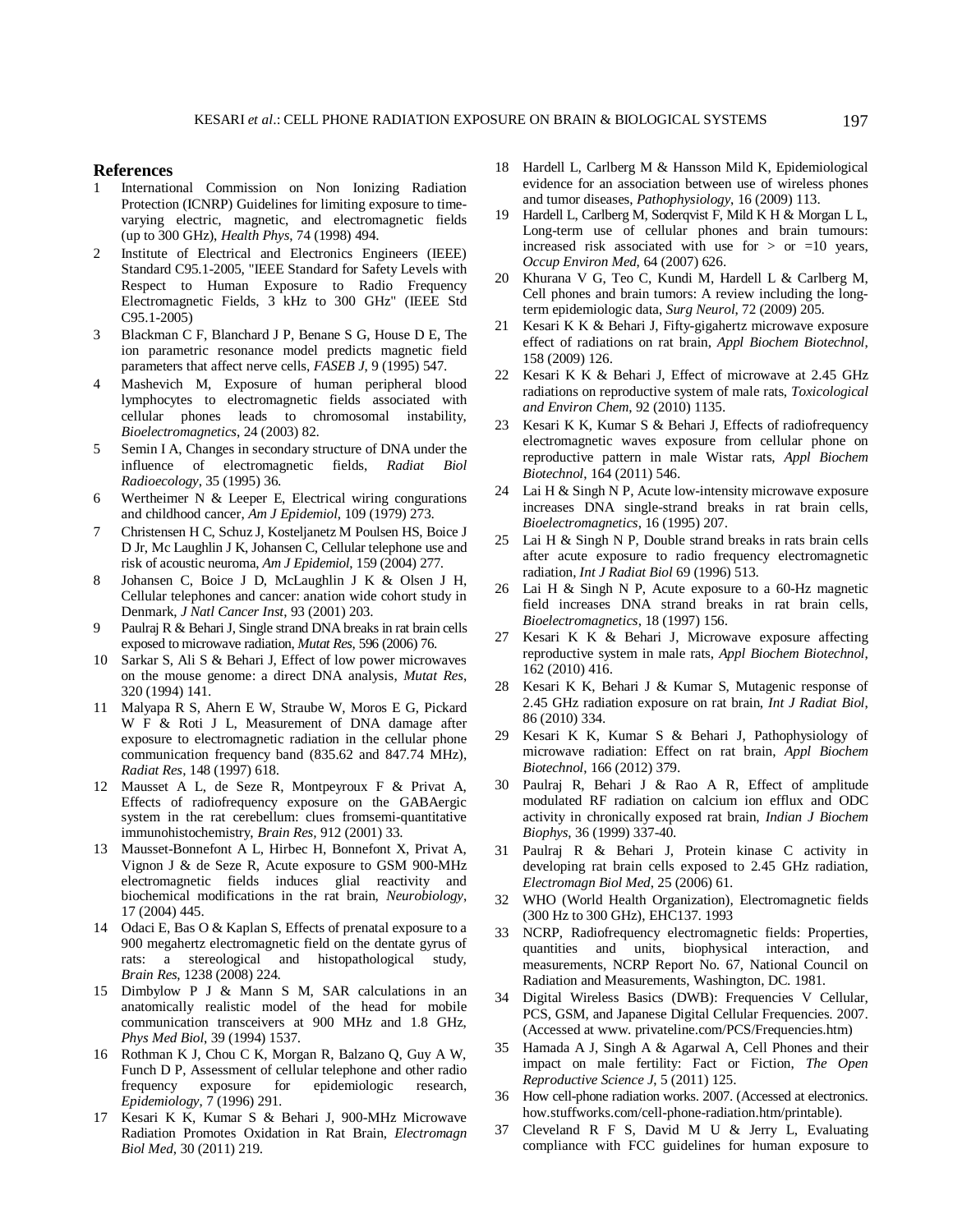radiofrequency electromagnetic fields, 1997; OST Bulletin No. 65 ed. 97-01.

- 38 Schrader S M & Karnity M H, Occupational hazards to male reproductive in *State of the art reviews in occupational medicine: Preproductive hazards*, edited by Gold E, Schenker M and Leskey, B. (Hanley and Belfus, Philadelphia, PA) 1994, 405.
- 39 Koppenol W H, Moreno J J, Pryor W A, Ischiropoulos H, Beckman J S, Peroxynitroite a cloaked oxidant formed binitric oxide and superoxide, *Chem. Res. Toxicol*, 5 (1992) 834.
- 40 Rossell M, Dubey R K, Imthurs B, Macase E & Keller P J, Effect of nitric oxide on human spermatozoa evidence that nitric oxide decreases sperm motility and induces sperm toxicity, *Human Reprod*, 10 (1992) 1786.
- 41 Desai N, Kesari K K & Agarwal A, Pathophysiology of cell phone radiation: oxidative stress and carcinogenesis with focus on male reproductive system, *Reprod Biol Endocrinol*, 7 (2009) 114.
- 42 Kumar S, Kesari K & Behari J, The influence of microwave exposure on male fertility, *Fertil Steril*, 95 (2010a) 1500.
- 43 Kumar S, Kesari K K & Behari J, Synergistic effect of 2.45 GHz and pulsed magnetic field on reproductive pattern of male Wistar rats, *Clinics (Sao Paulo)* 66 (2011) 1237.
- 44 Moustafa Y M, Moustafa R M, Belacy A, Abou-El-Ela S H & Ali F M, Effects of acute exposure to the radiofrequency Welds of cellular phones on plasma lipid peroxide and antioxidase activities in human erythrocytes, *J Pharm Biomed Anal*, 26 (2001) 605.
- 45 Pacini S, Ruggiero M, Sardi I, Aterini S, Gulisano F & Gulisano M, Exposure to global system for mobile communication (GSM) cellular phone radiofrequency alters gene expression, proliferation and morphology of human skin Wbroblasts, *Oncol Res* 13 (2002) 19.
- 46 Dasdag S, Akdag M Z, Kizil G, Kizil M, Cakir D U & Yokus B, Effect of 900 MHz radio frequency radiation on beta amyloid protein, protein carbonyl, and malondialdehyde in the brain, *Electromagn Biol Med*, 23 (2012). [Epub ahead of print].
- 47 Finnie J W, Cai Z, Manavis J, Helps S & Blumbergs P C, Microglial activation as a measure of stress in mouse brains exposed acutely (60 minutes) and long-term (2 years) to mobile telephone radiofrequency fields, *Pathology*, 42 (2010) 151.
- 48 Kesari K K, Kumar S & Behari J, Mobile phone usage and male infertility in Wistar rats, *Indian J Exp Biol*, 48 (2010) 987.
- 49 Paulraj R & Behari J, Biochemical Changes in Rat Brain Exposed to Low Intensity 9.9 GHz Microwave Radiation, *Cell Biochem* Biophys, 63 (2012) 97.
- 50 Castagna M, Takai Y, Kaibuchi K, Sano K, Kikkawa U & Nishizuka Y, Direct activation of calcium-activated, phospholipid-dependent protein kinase by tumorpromoting phorbol esters, *J. Biol. Chem*, 78 (1982) 47.
- 51 Parker P J, Stabel S, Waterfield M D, Purification to homogeneity of protein kinase C from bovine brain-identity with the phorbol ester receptor, *EMBO J*, 3 (1984) 953.
- 52 Oldendorf W H, Focal neurological lesions produced by microwave irradiation, *Proc Soc Exp Bio Med*, 72 (1960) 432.
- 53 Tolgskaya M S & Gordon Z V, Morphological changes in animals exposed to 10 cm microwaves Vop Kurortol, *Fizioter. Lech. fiz. Kul't* 1 (1959) 21.
- 54 Byus C V, Kartun K, Pieper S E & Adey W R, Increased ornithine decarboxylase activity in cultured cells exposed to low energy modulated microwave fields and phorbol ester tumor promoters, *Cancer Res*, 48 (1988) 4222.
- 55 Nishizuka Y, The molecular heterogeneity of protein kinase C and its implications for cellular regulation, *Nature (London)*, 334 (1988) 661.
- 56 Nikula H, Naor Z, Parivimen M & Hutraniemi I, Distribution and activation of protein kinase C in the rat testis tissue, *Mol cell Endocrinology*, 49 (1987) 39.
- 57 Kimura K, Kath N, Sakurada K & Kubo S, Phospholipidsensitive Ca2+-dependent protein kinase system in testis: localization and endogenous substrates, *Endocrinology,* 115 (1984) 2391.
- 58 Nishizuka Y, Studies and perspectives of protein kinase C, *Science*, 233 (1986) 305.
- 59 Ohkusu K, Isobe K, Hidaka H & Nakashima I, Elucidation of the protein kinase C-dependent apoptosis pathway in distinct of T lymphocytes in MRL-lpr/lpr mice, *Proc Soc Exp Bio Med*, 72 (1986) 432.
- 60 Butler A P, Mar P K, McDonald F F & Ramsay R L, Involvement of protein kinase C in the regulation of ornithine decarboxylase mRNA by phorbol esters in rat hepatoma cells, *Exp. Cell Res*, 194 (1991) 56.
- 61 Sapolsky R, Krey L & McEwen B, Glucocorticoid-sensitive hippocampal neurons are involved in terminating the adreocortical stress response, *PNAS*, 81 (1984) 6174.
- 62 Gewirtz J, McNish K & Davis M, Is the hippocampus necessary for contextual fear learning? *Behav Brain Res*, 110 (2000) 83.
- 63 Gold P W, Drevets W C & Charney D S, New insights into the role of cortisol and the glucocorticoid receptor in severe depression, *Biol Psych*, 52 (2002) 381.
- 64 Kellner M & Wiedemann K, Mineralocorticoid receptors in brain, in health and disease: Possibilities for new pharmacotherapy, *Eur J Pharmacol*, 583 (2008) 372.
- 65 Ziegler D & Herman J, Neurocircuitry of stress integration: anatomical pathways regulating the hypothalamic-pituitaryadrenal axis of the rat, *Integr Comp Biol*, 42 (2002) 541.
- 66 Salford L G, Brun A R, Eberhardt J L, Malmgren L & Persson B R R, Nerve cell damage in mammalian brain after exposure to microwaves from GSM mobile phones *Environ. Health Perspect*, 111 (2003) 881.
- 67 Persson B R R, Salford L G & Brun A, Blood brain barrier permeability in rats exposed to electromagnetic fields used in wireless communication, *Wireless Network*, 3 (1997) 455.
- 68 Salford L G, Brun A, Sturesson K, Eberhardt J L & Persson B R R, Permeability of the bloodbrain barrier induced by 915 MHz electromagnetic radiation, continuous wave and modulated at 8, 16, 50 and 200 Hz, *Microsc Res Tech* 27 (1994) 535.
- 69 Yoshikawa T, Tanigawa M, Tanigawa T, Imai A, Hongo H & Kondo M, Enhancement of nitric oxide generation by low frequency electromagnetic field, *Pathophysiology*, 7 (2000) 131.
- 70 Mc Namee J P, Bellier P V, Gajda G B, Miller S M, Lemay E P, Lavallee B F, Mano L & Thansandote A, DNA damage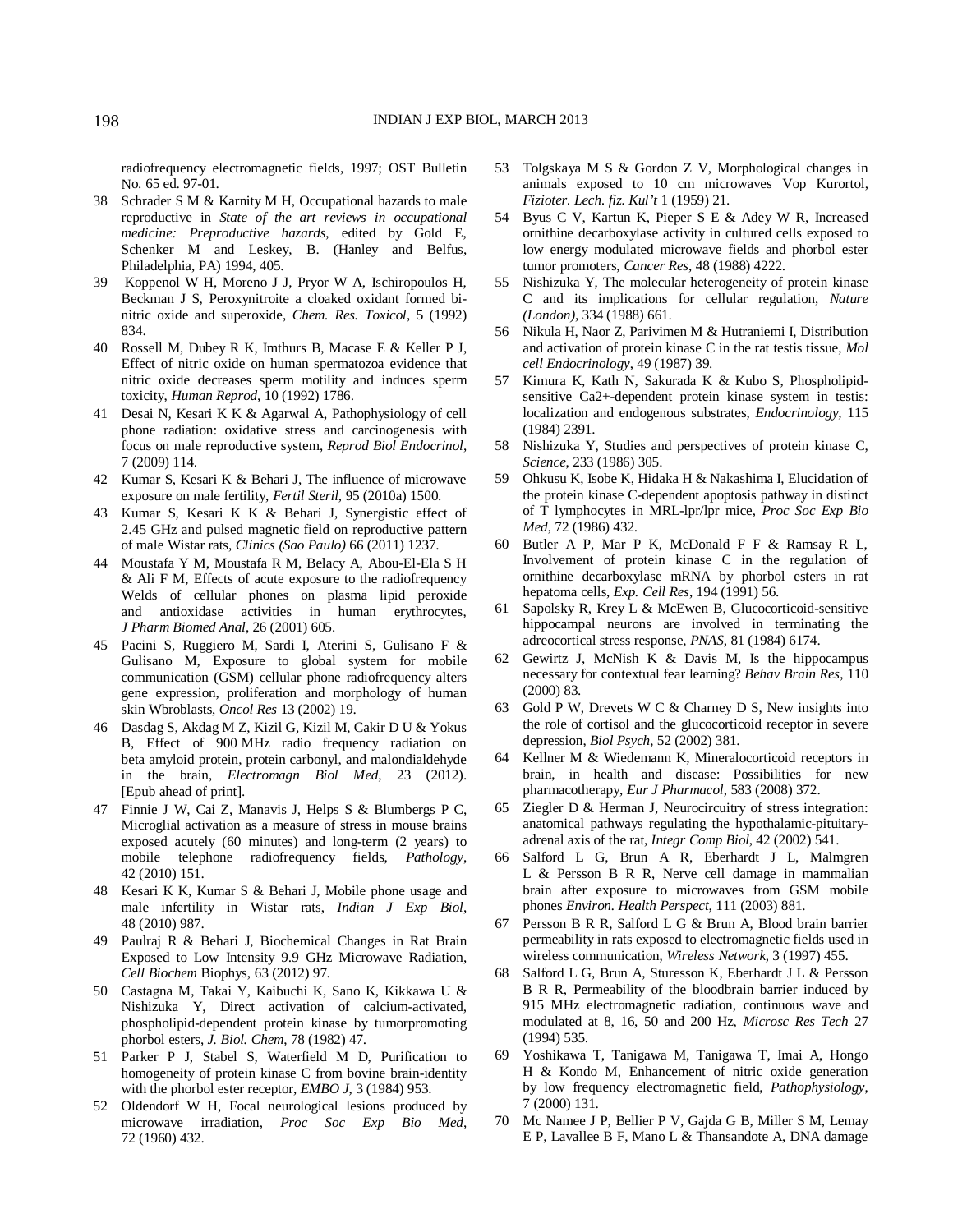and micronucleus induction in human leukocytes after acute i*n vitro* exposure to 1.9 GHz continuous wave radiofrequency field, *Radiation Research*, 158 (2002) 523.

- 71 Kumar S, Kesari K K & Behari J, Evaluation of genotoxic effects in male wistar rats following microwave exposure, *Indian J Exp Biol,* 48 (2010) 586.
- 72 Garaj-Vrhovac V, Fucic A & Horvat D, The correlation between the frequency of micronuclei and specific chromosome aberrations in human lymphocytes exposed to microwave radiation *in vitro*, *Mutat Res*, 281 (1992) 181.
- 73 Erogul O, Oztas E, Yildirim I, Kir T, Aydur E & Komesli G, Effects of electromagnetic radiation from a cellular phone on human sperm motility: an in vitro study, *Arch Medical Res*, 37 (2006) 840.
- 74 Vijayalaxmi & Obe G, Controversial cytogenetic observations in mammalian somatic cells exposed to radiofrequency radiation, *Radiat. Res,* 162 (2004) 481.
- 75 Verschaeve L, Genetic effects of radiofrequency radiation (RFR), *Toxicol. Appl. Pharmacol,* 207 (2005) 336.
- 76 Vijayalaxmi, Leal B Z, Szilagyi M, Prihoda T J & Meltz M L, Primary DNA damage in human blood lymphocytes exposed *in vitro* to 2450 MHz radiofrequency radiation, *Radiat. Res*, 153 (2000) 479.
- 77 Li L, Bisht K S, Lagroye I, Zhang P, Straube W L, Moros E G & Roti Roti J L, Measurement of DNA damage in mammalian cells exposed *in vitro* to radiofrequency fields at SARs of 3–5 W/kg, *Radiat. Res*, 156 (2001) 328.
- 78 McNamee J P, Bellier P V, Gajda G B, Lavallee B F, Marro L, Lemay E & Thansandote A, No evidence for genotoxic effects from 24 h exposure of human leukocytes to 1.9 GHz radiofrequency fields, *Radiat. Res*, 159 (2003) 693.
- 79 Zotti-Martelli L, Peccatori M, Scarpato R, Migliore L, Induction of micronuclei in human lymphocytes exposed in vitro tomicrowave radiation, *Mutat. Res*, 472 (2000) 51.
- 80 Tice R R, Hook G G, Donner M, McRee D I, Guy A W, Genotoxicity of radiofrequency signals. I. Investigation of DNA damage and micronuclei induction in cultured human blood cells, *Bioelectromagnetics*, 23 (2002) 113.
- 81 Singh N P, Mc Coy M T, Tice R R, Schneider L L, A simple technique for quantitation of low levels of DNA damage in individual cells, *Exp. Cell Res*, 175 (1988) 184.
- 82 Collins A R, Dusinska M, Franklin M, Somorovska M, Petrovska H, Duthie S, Fillion L, Panayiotidis M, Raslova K, Vaughan N, Comet Assay in human biomonitoring studies: reliability, validation, and applications, *Environ. Mol. Mutagen*, 30 (1997) 139.
- 83 Kumaravel T S & Jha A N, Reliable Comet assay measurements for detecting DNA damage induced by ionising radiation and chemicals, *Mutation Research*, 605 (2006) 7.
- 84 Chauhan V, Mariampillai A, Bellier P V, Qutob S S, Gajda G B, Lemay E, Thansandote A, McNamee J P, Gene expression analysis of a human lymphoblastoma cell line exposed in vitro to an intermittent 1.9 GHz pulse-modulated radiofrequency field, *Radiat Res*, 165 (2006a) 424.
- 85 Chauhan V, Mariampillai A, Gajda G B, Thansandote A & McNamee J P, Analysis of proto-oncogene and heat-shock protein gene expression in human derived cell-lines exposed in vitro to an intermittent 1.9 GHz pulse-modulated radiofrequency field, *Int J Radiat Biol*, 82 (2006b) 347.
- 86 Nylund R & Leszczynski D, Proteomics analysis of human endothelial cell line EA.hy 926 after exposure to GSM 900 radiation, *Proteomics*, 4 (2004) 1359.
- 87 Nylund R & Leszczynski D, Mobile phone radiation causes changes in gene and protein expression in human endothelial cell lines and the response seems to be genome- and proteome-dependent, *Proteomics*, 6 (2006) 4769.
- 88 Remondini D, Nylund R, Reivinen J, Poulletier de Gannes F, Veyret B, Lagroye, Haro E, Trillo MA, Capri M, Franceschi C, Schlatterer K, Gminski R, Fitzner R, Tauber R, Schuderer J, Kuster N, Leszczynski D, Bersani F & Maercker C, Gene expression changes in human cells after exposure to mobile phone microwaves, *Proteomics*, 6 (2006) 4745.
- 89 Stagg R B, Hawel L H, Pastorian K, Cain C, Adey W R & Byus C V, Effect of immobilization and concurrent exposure to a pulse-modulated microwave field on core body temperature, plasma ACTH and corticosteroid, and brain ornithine decarboxylase, Fos and Jun mRNA, *Radiat. Res*, 155 (2001) 584.
- 90 French P W, Penny R, Laurence J A & McKenzie D R, Mobile phones, heat shock proteins and cancer, *Differentiation*, 67 (2001) 93.
- 91 Leszczynski D, Joenvaara S, Reivinen J & Kuokka R, Nonthermal activation of the hsp 27/p 38MAPK stress pathway by mobile phone radiation in human endothelial cells: molecular mechanism for cancer- and blood-brain barrierrelated effects, *Differentiation* 70 (2002) 120.
- 92 Lin H, Opler M, Head M, Blank M & Goodman R, Electromagnetic field exposure induces rapid, transitory heat shock factor activation in human cells, *J. Cell Biochem*, 66 (1997) 482.
- 93 Caraglia M, Marra M, Mancinelli F, d'Ambrosio G, Massa R, Giordano A, Budillon A, Abbruzzese A & Bismuto E, Electromagnetic fields at mobile phone frequency induce apoptosis and inactivation of the multi-chaperone complex in human epidermoid cancer cells, *J Cell Physiol*, 204 (2005) 539.
- 94 Capri M, Scarcella E, Fumelli C, Bianchi E, Salvioli S, Mesirca P, Agostini C, Antolini A, Schiavoni A, Castellani G, Bersani F, Franceschi C, In vitro exposure of human lymphocytes to 900 MHz CW and GSM modulated radiofrequency: studies of proliferation, apoptosis and mitochondrial membrane potential, *Radiat. Res*, 162 (2004) 211.
- 95 Hook G J, Zhang P, Lagroye I, Li L, Higashikubo R, Moros E G, Straube W L, Pickard W F, Baty J D, Roti Roti, J L, Measurement of DNA damage and apoptosis in Molt-4 cells after in vitro exposure to radiofrequency radiation, *Radiat. Res*, 161 (2004) 193.
- 96 Rubinfeld H, Seger R, The ERK cascade: a prototype of MAPK signaling, *Mol. Biotechnol*, 31 (2005) 151.
- 97 Yoon S & Seger R, The extracellular signal-regulated kinase: multiple substrates regulate diverse cellular functions, *Growth Factors*, 24 (2006) 21.
- 98 Jin M, Blank M & Goodman R, ERK1/2 phosphorylation, induced by electromagnetic fields, diminishes during neoplastic transformation, *J. Cell. Biochem*, 78 (2000) 371.
- 99 Liu Y-x, Tai J-l, Li G-q, Zhang Z w, Xue J-h, et al. Exposure to 1950-MHz TD-SCDMA Electromagnetic Fields Affects the Apoptosis of Astrocytes via Caspase-3-Dependent Pathway, PLoS ONE 7 (2012) e42332.
- 100 Cayli S, Sakkas D, Vigue L, Demir R & Huszar G, Cellular maturity and apoptosis in human sperm: creatine kinase, caspase-3 and Bcl-XL levels in mature and diminished maturity sperm, *Mol Hum Reprod*, 10 (2004) 365.